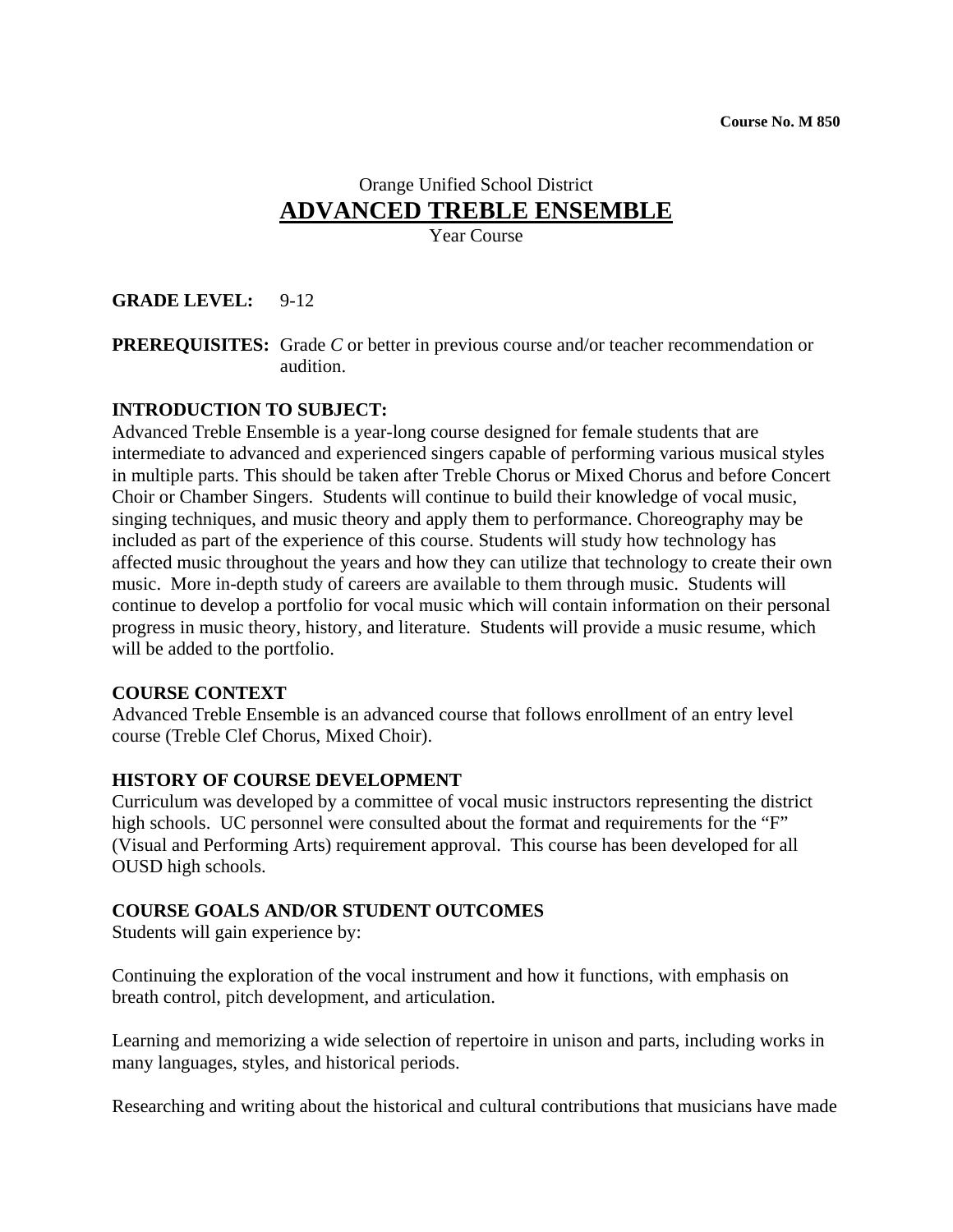in context to the current literature for their ensemble.

Demonstrating the use of solfege in sight-singing songs in unison, two parts or three parts. Students will develop an appreciation of music through knowledge of basic elements, music theory and history.

Analyzing the musical works and performances of themselves and others and making aesthetic judgments based on their own experiences with music and knowledge of proper style and content of performance.

Performing in concerts and festivals that are scheduled for their ensemble and applying what they have learned about making music.

Continue vocal music portfolio development.

# **COURSE OBJECTIVES:**

# **BY THE END OF THE COURSE THE STUDENT WILL BE ABLE TO:**

Meet the following Music Standards, Grades 9-12 Proficient from the Visual and Performing Arts Content Standards for California Schools, Kindergarten Through Grade Twelve:

## ARTISTIC PERCEPTION

*Processing, analyzing, and responding to sensory information through the language and skills unique to music* (Standards 1.0, Grades 9-12 Proficient). *Students read, notate, listen to, analyze, and describe music and other aural information, using terminology of music.* 

Students will read a vocal score of up to four staves and explain how the elements of music are used.

Students will sight-read music accurately and expressively using solfege, or other approved sight-reading techniques.

Students will transcribe basic intermediate rhythmic and melodic dictation.

Students will analyze and describe using the vocabulary of music the musical elements and expressive devices used in a varied repertoire of music.

Students will identify and explain a variety of compositional devises and techniques used to provide unity, variety, tension, and release in aural examples.

Students will analyze musical scores from their varied repertoire for the use of form as it relates to genres, styles, and cultures.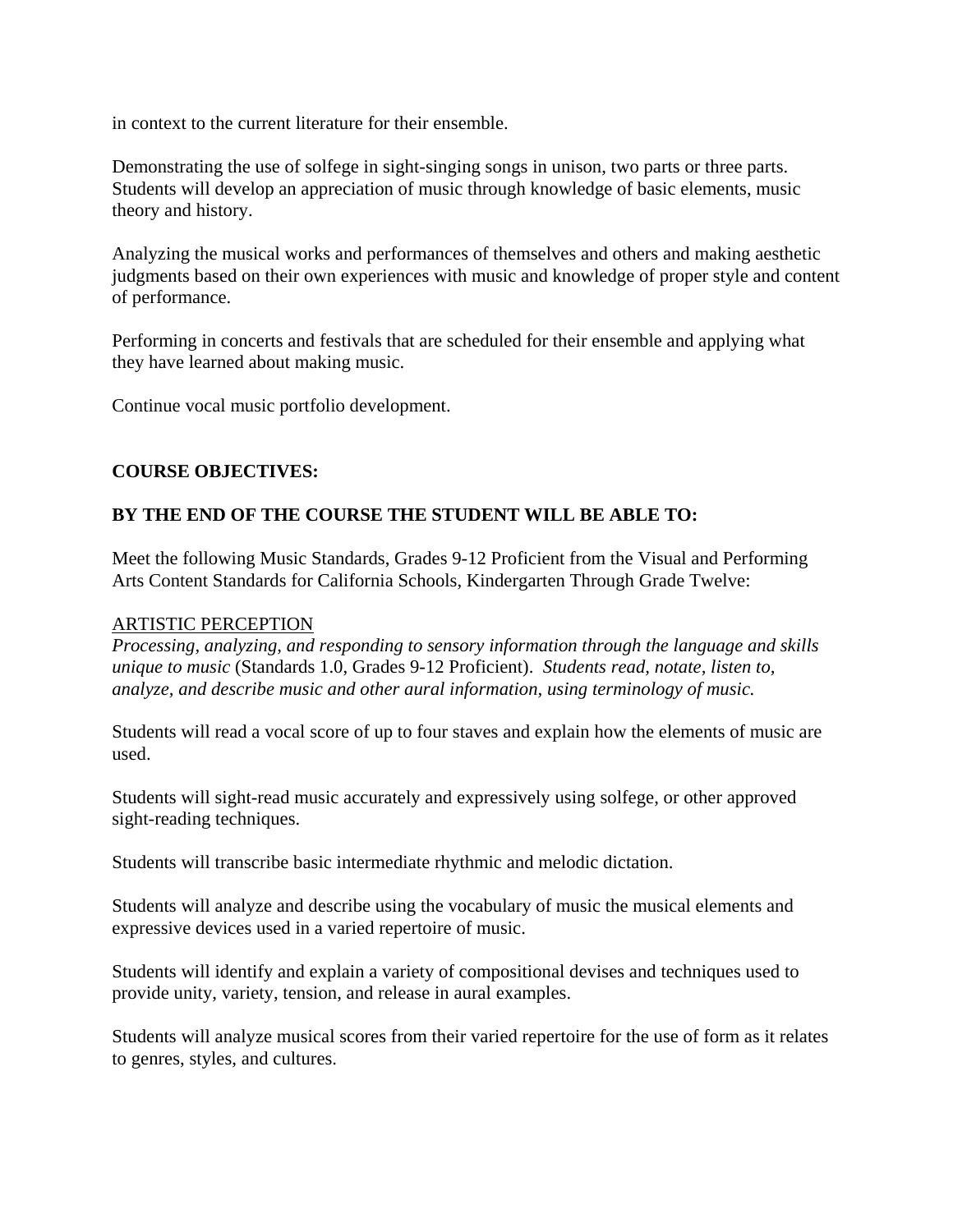### CREATIVE PERCEPTION

*Creating, performing, and participating in music* (Standard 2.0, Grades 9-12 Proficient). *Students apply vocal music skills in performing a varied repertoire of music. They compose and arrange music and improvise melodies, variations, and accompaniments, using digital/electronic technology when appropriate.* 

Students will sing an advanced repertoire of vocal literature from various genre, styles, and cultures with expression, technical accuracy, tone quality, vowel shape, and articulation in both large and small ensemble.

Students will sing music written in unison through four parts with and without accompaniment.

Students will sing in small ensembles with one or two singers on a part.

Students will improvise harmonic line over a given chord progression.

### HISTORICAL AND CULTURAL CONTEXT

*Understanding the historical contributions and cultural dimensions of music* (Standard 3.0, Grades 9-12 Proficient). *Students analyze the role of music in past and present cultures throughout the world, noting cultural diversity as it relates to music, musicians, and composers.* 

Students will, using their current repertoire, identify a music genre of the United States, trace its evolution, and cite well-known musicians associated with it.

Students will, using their current repertoire, identify a music genre of another country, trace its evolution, and cite well-known musicians associated with it.

Students will select, using current repertoire, an era to describe the many functions that musicians played in that time. They will explain the types of activities and achievements that might have occurred.

Students will perform music from various cultures and time periods.

### AESTHETIC VALUING

*Responding to, analyzing, and making judgments about works in music* (Standard 4.0, Grades 9- 12 Proficient)*. Students critically assess and derive meaning from the works of music and the performance of musicians in a cultural context according to the elements of music and aesthetic qualities.*

Students will develop specific criteria for making informed critical evaluations of the quality and effectiveness of performances, compositions, arrangements, and improvisations.

Students will, using the evaluation criteria, evaluate their own performance and the performance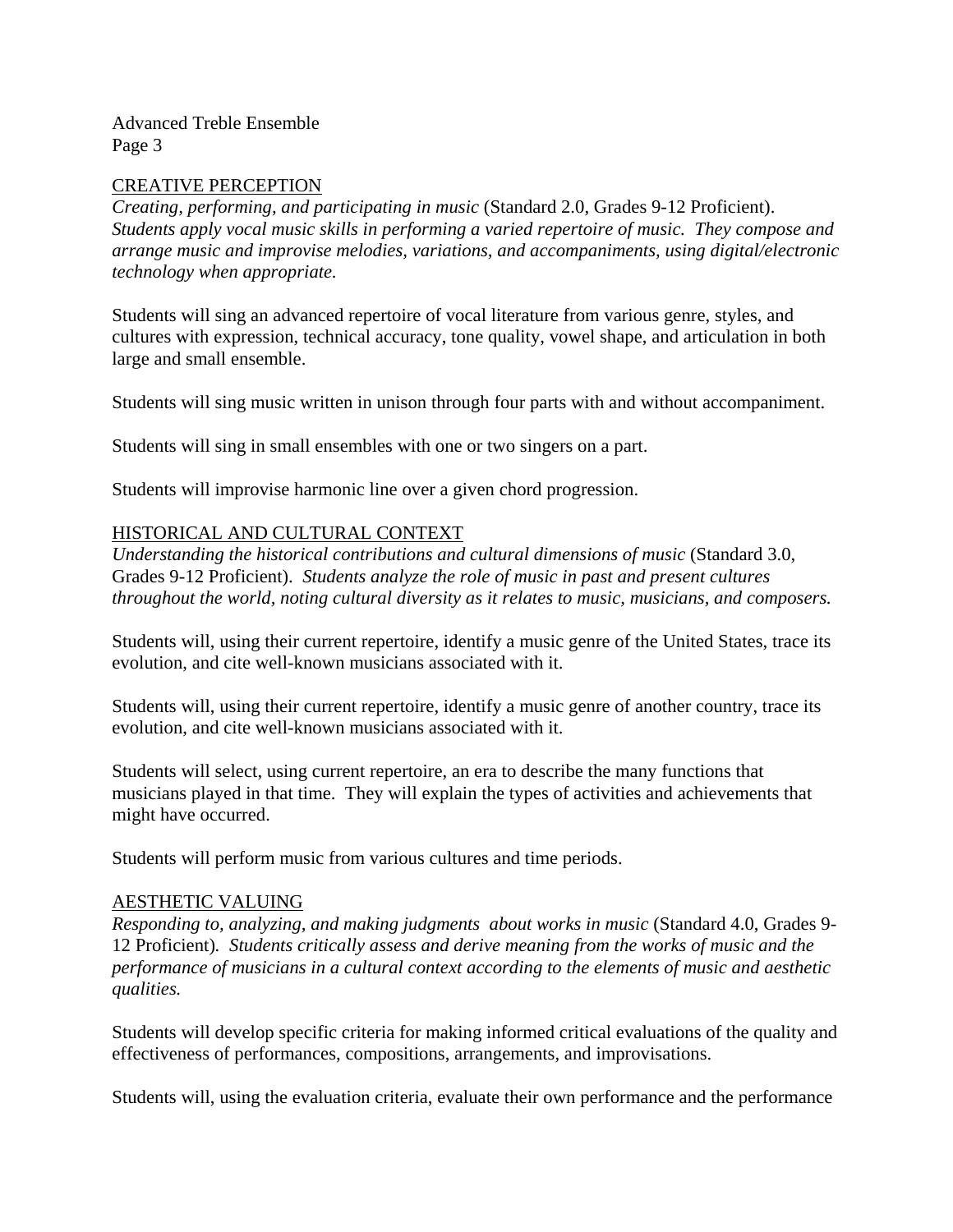of others' ensembles, both professional and amateur.

Students will describe the meanings of the musical works which they perform and how people from the culture respond to that specific work.

Students will describe the means used to create images and evoke feelings and emotions from the cultures represented in their repertoire.

# CONNECTIONS, RELATIONSHIPS, AND APPLICATIONS

*Connecting and applying what is learned in music to learning in other art forms and subject areas and to careers* (Standard 5.0, Grades 9-12 Proficient). *Students apply what they have learned in music across subject areas. They develop competencies and creative skills in problem solving, communication, and management of time and resources that contribute to lifelong learning and career skills. They learn about careers in and related to music.* 

Students will demonstrate an understanding of the different roles that musicians have in our culture, (i.e., soloist, band member, teacher, religious leader, arranger, composer, etc.)

Students will apply some aspect of their repertoire to any other class that is in their current schedule, (i.e., text of song for English, historical relationship for social studies).

Students will compile and present information on new career in the music field.

Students will continue to develop and maintain a vocal music portfolio.

# **COURSE OVERVIEW AND APPROXIMATE UNIT TIME ALLOTMENTS:**

|                                                         |    |                                       | WEEKS                                                                                                            |  |
|---------------------------------------------------------|----|---------------------------------------|------------------------------------------------------------------------------------------------------------------|--|
| Basics of Vocalizing, Basic Music Theory, and Portfolio |    |                                       |                                                                                                                  |  |
|                                                         |    |                                       |                                                                                                                  |  |
| А.                                                      |    |                                       | Weeks 1-4                                                                                                        |  |
|                                                         | 1. | Breathing: concepts and exercises     |                                                                                                                  |  |
|                                                         | 2. | Posture                               |                                                                                                                  |  |
|                                                         | 3. | Phonation                             |                                                                                                                  |  |
| <b>B.</b>                                               |    |                                       | Week 5                                                                                                           |  |
|                                                         | 1. | Computer tutorials                    | Ongoing                                                                                                          |  |
|                                                         | 2. | How to write a resume                 |                                                                                                                  |  |
|                                                         | 3. | Up keep of portfolio and presentation |                                                                                                                  |  |
| $\mathcal{C}$ .                                         |    |                                       | Week 1                                                                                                           |  |
|                                                         | 1. | Pitch                                 | Ongoing                                                                                                          |  |
|                                                         | 2. | Rhythm                                |                                                                                                                  |  |
|                                                         | 3. | Harmony                               |                                                                                                                  |  |
|                                                         |    |                                       | Development<br>The basics of sound production<br>Development of vocal music portfolio<br><b>Musical elements</b> |  |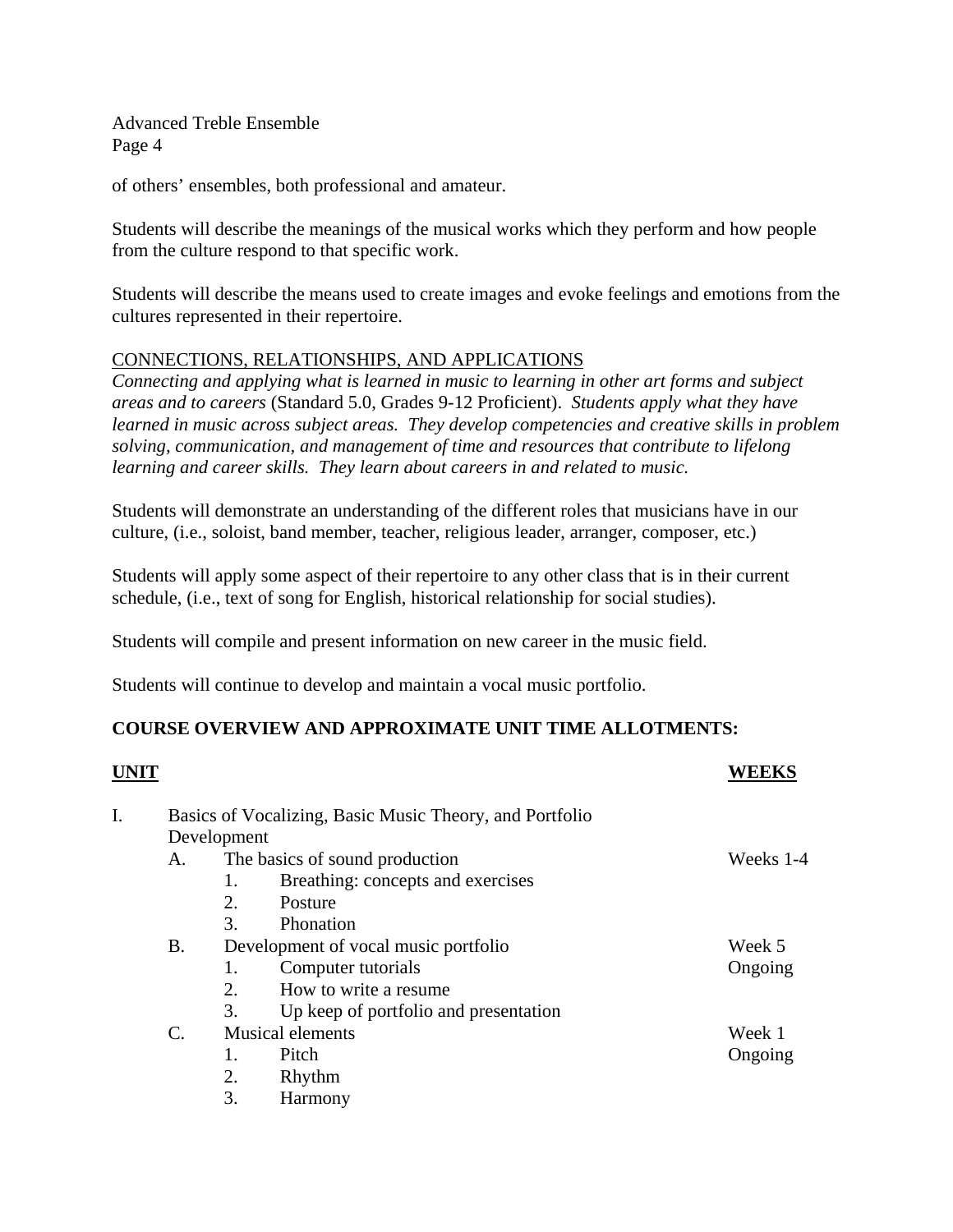|      |                |                                                                                      |                                           | <b>WEEKS</b> |  |  |  |
|------|----------------|--------------------------------------------------------------------------------------|-------------------------------------------|--------------|--|--|--|
|      |                | 4.                                                                                   | Form                                      |              |  |  |  |
|      |                | 5.                                                                                   | <b>Texture</b>                            |              |  |  |  |
|      |                | 6.                                                                                   | Tempo and dynamics                        |              |  |  |  |
|      |                | 7.                                                                                   | Timbre                                    |              |  |  |  |
|      | D.             |                                                                                      | <b>Music Notation</b>                     | Week 1       |  |  |  |
|      |                | 1.                                                                                   | Reading and writing                       | Ongoing      |  |  |  |
|      |                |                                                                                      | Transpositions<br>a.                      |              |  |  |  |
|      |                |                                                                                      | $\mathbf{b}$ .<br>Multi-part              |              |  |  |  |
|      | E.             | Vocabulary                                                                           | Week 1                                    |              |  |  |  |
|      |                | $1_{-}$                                                                              | Common                                    | Ongoing      |  |  |  |
|      |                | 2.                                                                                   | Uncommon                                  |              |  |  |  |
|      | F.             | Creating                                                                             |                                           | Week 17      |  |  |  |
|      |                | 1.                                                                                   | Composition                               |              |  |  |  |
|      |                | 2.                                                                                   | Improvisation                             |              |  |  |  |
|      | G.             | Listening                                                                            |                                           | Week 1       |  |  |  |
|      |                | 1.                                                                                   | Compare/contrast                          | Ongoing      |  |  |  |
|      |                | 2.                                                                                   | Analyze                                   |              |  |  |  |
| II.  |                | Historical and Multi-Cultural: Social and Historical Influences<br>of Selected Music |                                           |              |  |  |  |
|      | A <sub>1</sub> |                                                                                      | Week 23                                   |              |  |  |  |
|      |                | Multi-cultural music contributions                                                   |                                           |              |  |  |  |
|      | <b>B.</b>      | 1.<br>Analyzing distinctive cultural musical idioms                                  |                                           |              |  |  |  |
|      |                | Personal heritage<br>1.                                                              |                                           |              |  |  |  |
|      |                |                                                                                      | Comparing individual heritages in music   |              |  |  |  |
| III. | Performance    |                                                                                      |                                           |              |  |  |  |
|      | A.             |                                                                                      | Selection of music                        | Week 1       |  |  |  |
|      | <b>B.</b>      | Rehearsal techniques                                                                 | Ongoing                                   |              |  |  |  |
|      | $C_{\cdot}$    | 1.                                                                                   | Set-up                                    |              |  |  |  |
|      |                | 2.                                                                                   | Warm-up                                   |              |  |  |  |
|      |                | 3.                                                                                   | Interpret and perform                     |              |  |  |  |
|      |                | $\overline{4}$ .                                                                     | Closure and clean-up                      |              |  |  |  |
|      | C.             |                                                                                      | Evaluation of performance                 | Week 5       |  |  |  |
|      |                | 1.                                                                                   | Analyze and rationalize group performance | Ongoing      |  |  |  |
|      |                | 2.                                                                                   | Self-analysis of performances             |              |  |  |  |

# **TEXTS AND SUPPLEMENTAL MATERIALS**

Textbooks are adopted on a seven-year cycle that is scheduled for all subjects, including music. All materials are reviewed by all vocal music teachers in the district. Each instructor may then purchase octavo music to supplement the adopted text. The current textbooks adopted by our district are *Something to Sing About,* Volume 1 and *Successful Sight Singing.* Graded choral